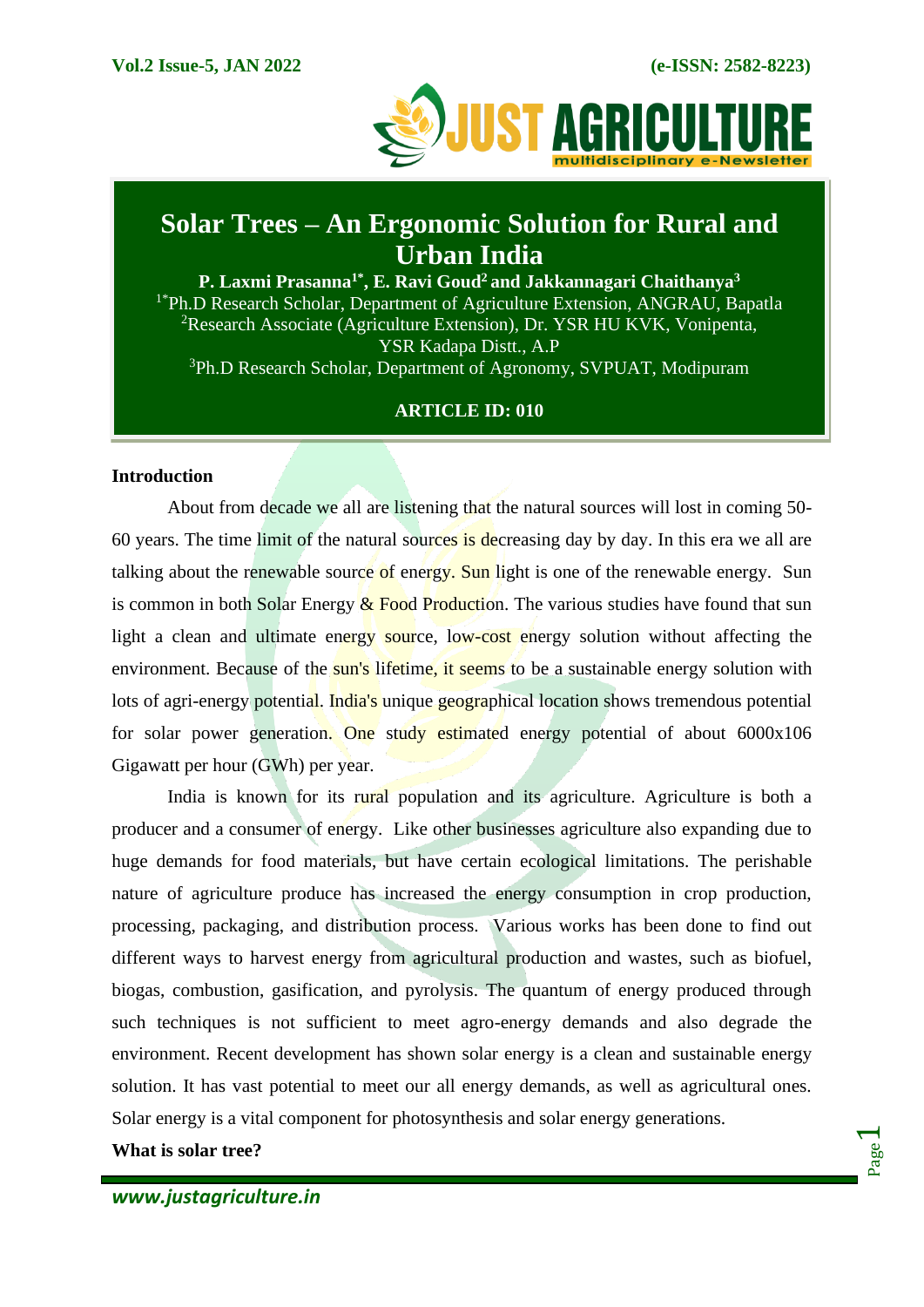

A solar tree is a structure where solar modules are planted on a single pillar, which looks like a tree trunk. It serves the dual purpose of being an artwork and an energy generator. Meaning of the TREE in Solar Trees  $T=$  Tree generating  $R=$  Renewable E= Energy and E= Electricity

The Council of Scientific and Industrial Research (CSIR) and the Central Mechanical Engineering Research Institute (CMERI) have developed the world's largest solar tree in India.

#### **Uses of solar tree:**

- $\triangleright$  It can generate 12,000 to 14,000 units of clean power annually.
- $\triangleright$  The energy generation data can be monitored either in real-time or daily.
- $\triangleright$  The solar tree is designed to ensure maximum exposure of each solar panel to sunlight while creating the least amount of shadow.
- $\triangleright$  The solar trees can also cater to the agricultural community's needs in providing electricity for high-capacity water pumps, e-tractors and e-power tillers.
- ➢ Potentially useful for widespread application in agricultural activities such as highcapacity pumps, e-tractors and e-power tillers.
- $\triangleright$  provide a consistent economic return and help the farmers counter the effects of the uncertain variations in agriculture-related activities, thus making farming an economic and energy sustainable practice
- ➢ The IoT-enabled solar tree can also allow round-the-clock CCTV surveillance and precision agriculture through real-time humidity, wind speed, rainfall prediction and soil health monitoring.
- ➢ the trees can be connected to solar-powered e-Suvidha Kiosks developed by CSIR-CMERI for real-time access to the vast majority of the agricultural database
- $\triangleright$  The trees can be connected to the eNAM national agricultural marketplace for instant and real-time access to a unified online market.
- ➢ **Other Benefits**
- Pollution free
- Solution of future related energy problems
- People can save money
- Less land required